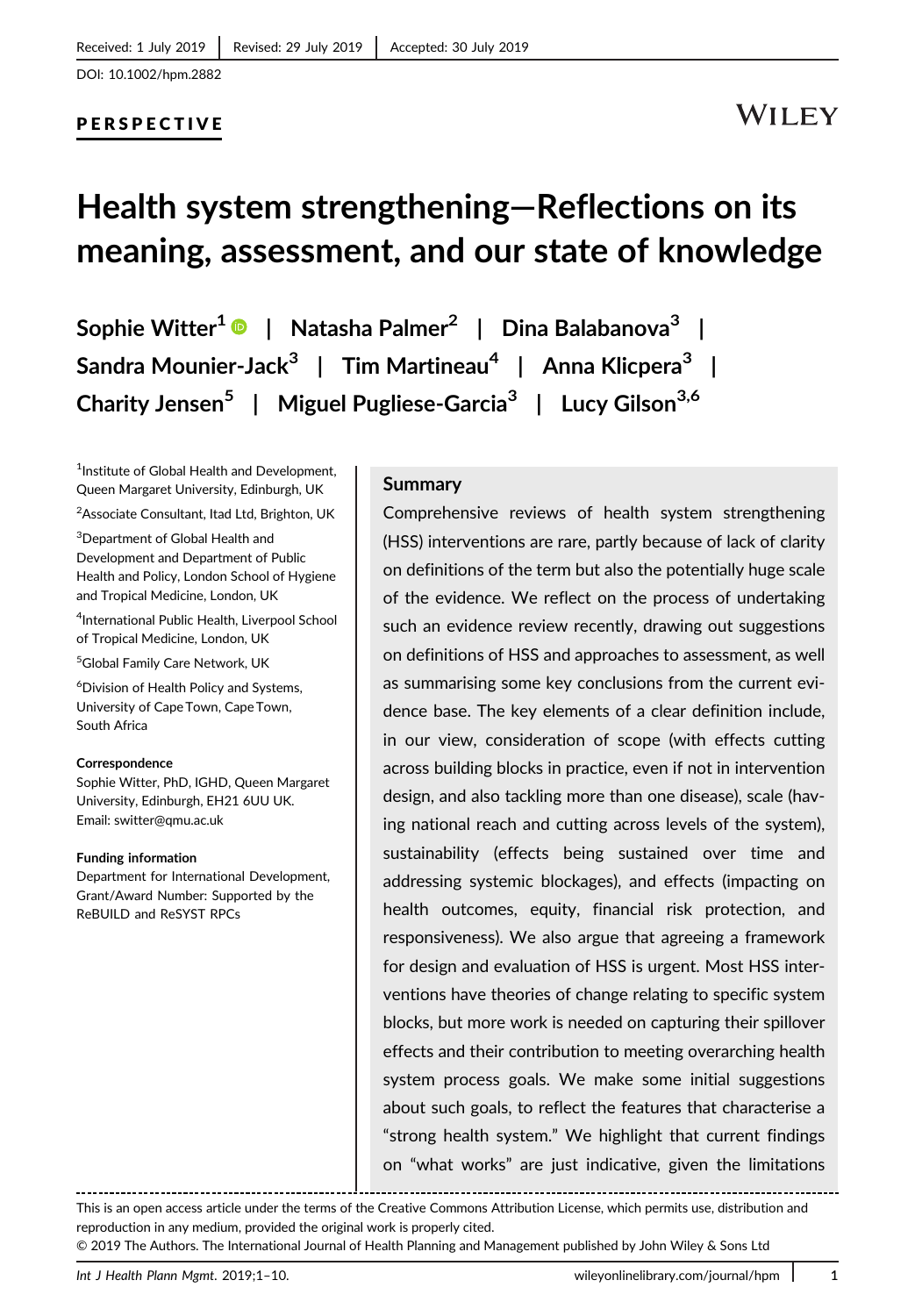and biases in what has been studied and how, and argue that there is need to rethink evaluation methods for HSS beyond finite interventions and narrow outcomes. Clearer concepts, frameworks, and methods can support more coherent HSS investment.

#### **KEYWORDS**

health system strengthening, low- and middle-income countries

#### **1** | **INTRODUCTION**

What works for health system strengthening (HSS), where and when? A review was commissioned by the UK's Department for International Development (DFID) to provide answers to this question, based on existing evidence, in order to inform strategic planning for the implementation of health systems strengthening interventions in lowand middle-income countries (LMICs).<sup>1</sup> Reflecting on the review process, we highlight the challenges that we faced and make recommendations on the core meaning of the term and how it is assessed. We also provide an overview of the state of the evidence. Our aim is to support broader and richer research in this area in future.

## **2** | **HSS—WHAT DOES IT MEAN?**

Despite a wealth of research on health system objectives and their functional and organizational arrangements, there is a lack of consensus on what constitutes HSS.<sup>2</sup> This relates partly to its history, as the term "HSS" first came from a recognition of the need to address the distorting effects of increasing expenditure on vertical programmes targeted to address specific diseases and interventions (eg, HIV/AIDS, polio) in the absence of support to broader systems, while recognising that without strengthening of basic health systems, vertical programmes would be unlikely to deliver as expected.<sup>3</sup> The concept was therefore reactive and was never clearly defined. Over time, a range of interpretations developed, including varying (often pragmatic) interpretations by donors. Therefore the term came with specific organisational and political baggage and a number of studies have shown that programmes labelled as HSS are in fact selective, disease-specific interventions.<sup>4</sup>

WHO defined HSS as "any array of initiatives that improves one or more of the functions of the health systems and that leads to better health through improvements in access, coverage, quality or efficiency".<sup>5</sup> This is a broad definition, which can potentially include most programmatic interventions, and therefore lacks specificity.

Chee et al<sup>6</sup> seek to draw a distinction between *health systems strengthening* and *health systems support* interventions. They define health systems strengthening as "about permanently making the systems function better, not just filling gaps or supporting the systems to produce better short term outcomes" (p87). Chee et al<sup>6</sup> state that "an intervention to strengthen the system goes beyond providing inputs (depth) and applies to more than one building block (breadth)" (p89). (The blocks here referring to the six core components of health systems identified by WHO: (a) service delivery, (b) health workforce, (c) health information systems, (d) access to essential medicines, (e) financing, and (f) leadership/governance.<sup>7</sup> ) They suggest the following criteria to assess what is and what is not HSS: (a) The interventions have cross-cutting benefits beyond a single disease; (b) they address identified policy and organisational constraints or strengthen relationships between the building blocks; (c) they produce long-term systemic impact beyond the life of the activity; and (d) they are tailored to country specific constraints and opportunities with clearly defined roles for country institutions.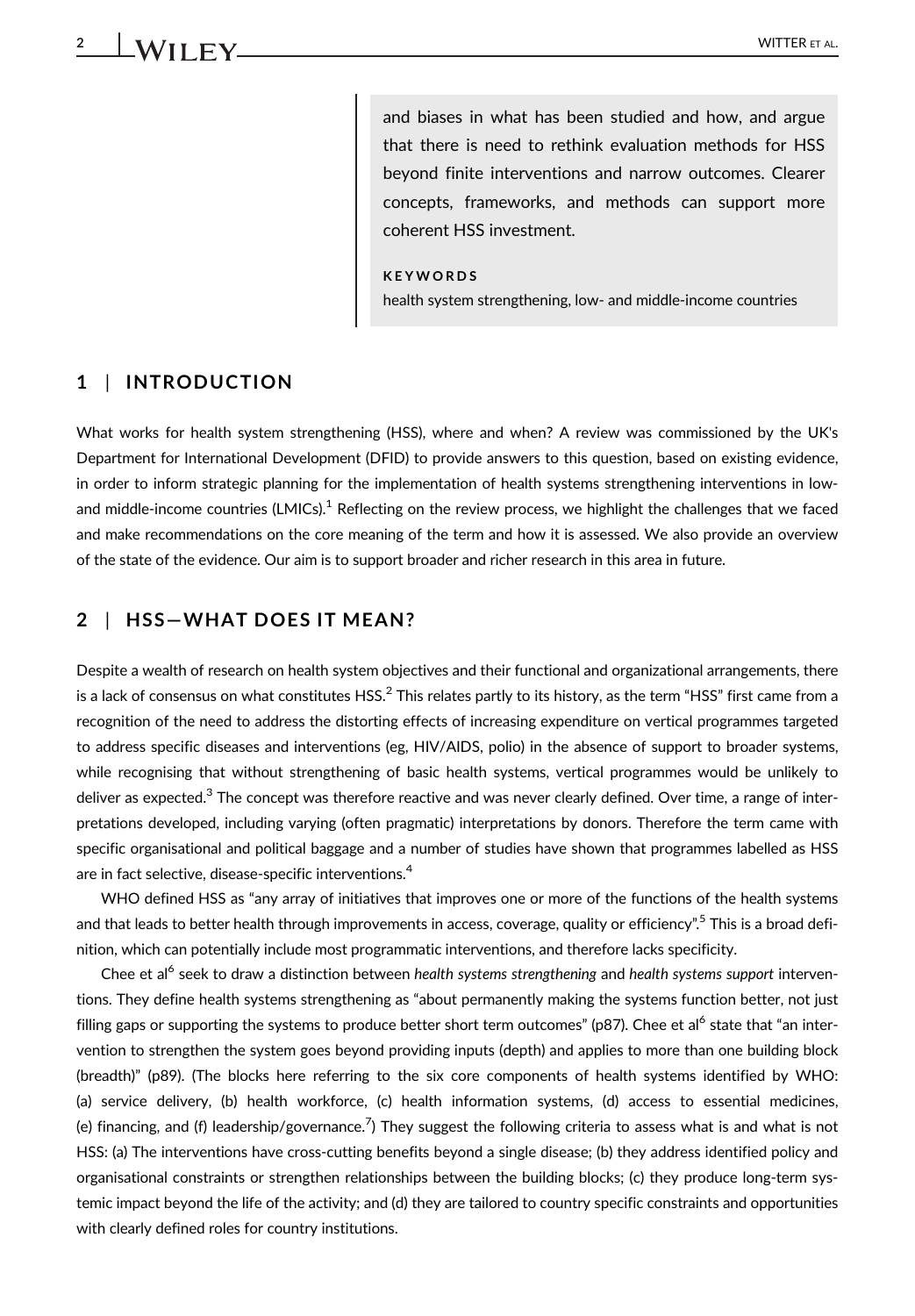Adam and De Savigny<sup>8</sup> further highlight that, to be considered HSS, an intervention needs to have system-level effects as opposed to effects at the organisational level (system here being the whole ecosystem of health and health care actors and their interaction, while organisations are specific subunits within that, such as facilities or purchasing agencies). DFID uses a similar approach but adds elements relating to equity, continuous learning, intersectoral collaboration, and financial protection.<sup>1</sup>

We also highlight the importance of the role of the community, which is underrepresented in WHO's original health system building blocks, but which clearly plays a critical role in system effectiveness through its engagement (or lack of it) with the processes of maintaining health. Indeed, one recent review of health and fragility identifies poor connections between formal systems and communities as being the crux of a fragile health system.<sup>9</sup> In this sense, HSS must also focus on reinforcing that connection, going back to the principles of Alma Ata.

Emerging from our review, we tried to draw on the most useful elements of all these definitions to construct a workable set of inclusion criteria for what constituted an HSS intervention. Key elements within a clear definition need, in our view, to include (a) consideration of scope (with effects cutting across building blocks in practice, even if not in intervention design, and also tackling more than one disease), (b) scale (having national reach and cutting across more than one level of the system), (c) sustainability (effects being sustained over time and addressing systemic blockages), and (d) effects (impacting on outcomes, equity [including gender equity], financial risk protection, and responsiveness, even though these impacts may occur after a time lag).

### **3** | **STATE OF THE EVIDENCE**

The lack of consensus on definitions, along with the potentially huge size of the HSS literature (depending on definition), is likely to have contributed to the lack of recent comprehensive reviews of this literature. Some strands of work have focused on considering the impact of health interventions on the broader health system—largely triggered by the debate around vertical programmes—and refining thinking around health systems,<sup>6,8</sup> while others try to assess the impact of health systems interventions on health status and access to health services.<sup>10</sup> There are, however, surprisingly few recent reviews that examined evidence by different types of HSS intervention, starting from a clear typology and looking for impacts on the system as a whole.

After refining our definition, we undertook a search of English language studies published from 2000 to 2018 on HSS interventions in LMICs. As gaps were identified, this was then augmented by identification of relevant studies (published and grey), using an expert-generated typology of potential HSS interventions. The key intermediate outcomes of interest were service access, service coverage, and service quality and safety. Longer range outcomes of interest were improved health (morbidity and mortality); equity of outcomes/distributional effects; cost-effectiveness; responsiveness (such as patient-centredness); and social and financial risk protection. Studies had to report changes in at least one of these categories to be included.

A total of 193 studies were identified as meeting our criteria. Most studies were reviews, including both systematic and nonsystematic/literature reviews ( $n = 64$ ), quantitative ( $n = 47$ ), and mixed methods studies ( $n = 21$ ). A majority of studies were from low-income contexts. The largest number of studies addressed service delivery (n = 82), followed by health workforce ( $n = 76$ ) and then health financing ( $n = 74$ ). Just over half of included studies addressed long-range health outcomes.

Using the rough categories that we generated for HSS interventions, we highlight some of our overall findings here, with the full findings presented in the report.<sup>1</sup>

#### **3.1** | **Leadership and governance**

Interventions in this category can be considered by definition as potentially enabling HSS given its cross-cutting nature. They included (a) governance and leadership-centred interventions (with an intended and unintended)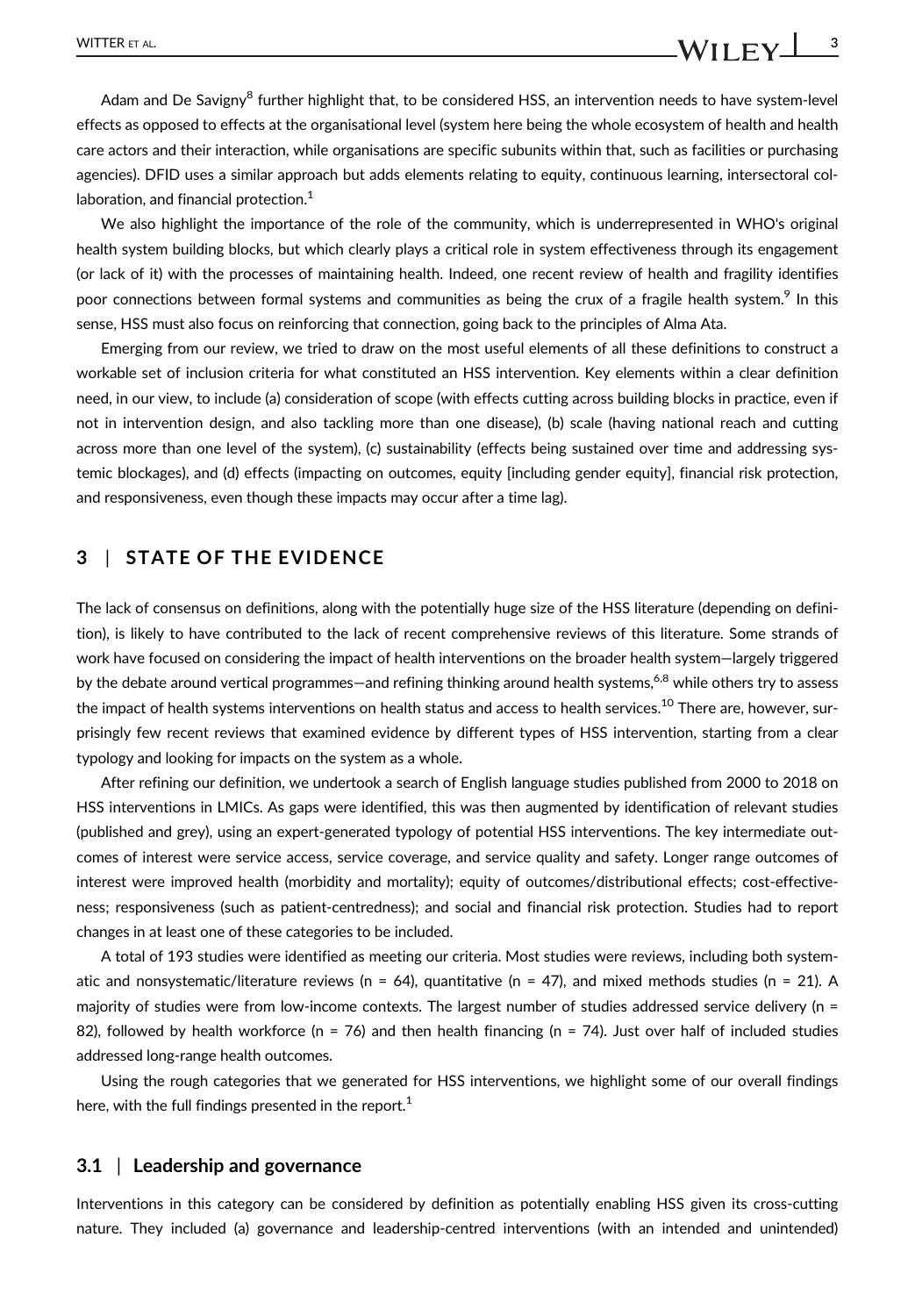strengthening spillover effect on the overall health system and population health outcomes, (b) "governance plus" (interventions paired with ones addressing another health system function, and (c) governance policies and reforms embedded within broad programmes aiming at whole-system transformation.

- Seven studies (eg, the Good Health at Low Cost study)<sup>11,12</sup> addressing comprehensive HSS approaches identify good governance as the most important factor in these reform processes for improved health and access to services—but here, governance reform was embedded within complex, system-wide reform programmes, so precise interpretation is difficult. One of the key mechanisms for improving outcomes was seen to be collaborative working approaches involving different stakeholders working in synergy to achieve long-term strategic reform goals across all levels of the health system from facility to national and within the public sphere.<sup>13</sup>
- There is evidence that governance-specific interventions, including civil participation and engaging community members with health service structures and processes, can lead to tangible improvements in health (focusing usually on maternal and child health outcomes) as well as better service uptake and quality of care.<sup>14,15</sup>
- Leadership capacity development and mentoring are central for effective governance. There is evidence that complex leadership programmes blending skills development, mentoring, and promotion of teamwork bring about improvements in service quality, management competence, and motivation.<sup>14</sup>
- There is mixed evidence on the effect of decentralisation on health outcomes and access to services.<sup>16,17</sup> At the mesolevel, some evidence suggests that it may facilitate intersectoral partnerships and promote improvements in health, equity, and efficient use of resources. However, the effect of decentralisation is likely to be dependent on the quality of management and wider political processes, which can promote or constrain performance improvements. Decentralisation is often itself part of a broader political process that impacts on the health system, and changing political pressures influence how decentralisation within the health system evolves.

## **3.2** | **Workforce**

As health workers are such a key element of any health system, most literature on interventions related to health workforce was deemed to potentially support health system strengthening. Here, we highlight literature addressing some interventions on workforce supply, distribution, and performance.

- Most evidence on "workforce plus" interventions (addressing workforce and at least one other building block) is focused on bundled retention packages for health staff in underserved areas—where outcomes assessed are usually staff attrition rates.<sup>18,19</sup> These interventions usually combine educational, regulatory (governance), and financial incentive design changes as well as good information systems. Evidence of effects on retention is mixed—short-range evaluation of the Zambian Health Worker Retention Scheme showed positive effects. <sup>20</sup> but a longer-range piece across workforce cadres did not support these findings.  $21$
- Skills mix (task shifting) approaches have been successfully used to address shortages of more highly skilled but scarcer professional groups supporting particular areas of service delivery.<sup>22,23</sup> Nonformal cadres of health workers such as community health workers can help address staff shortages, as long as the tasks are not too complex.<sup>23,24</sup>
- Workforce performance can be improved by well-designed performance management systems that at a minimum may reduce absenteeism but have also been shown to improve service delivery.<sup>25</sup> Individual performance contracts can reduce absenteeism.<sup>26</sup> Supervision can lead to improvements in quality and productivity.<sup>27,28</sup> Workforce performance is more likely to improve when a coherent combination of strategies is used.<sup>29</sup> There are examples of effectively developing an organisational culture of performance, which impacts on individual performance of health workers.<sup>30</sup>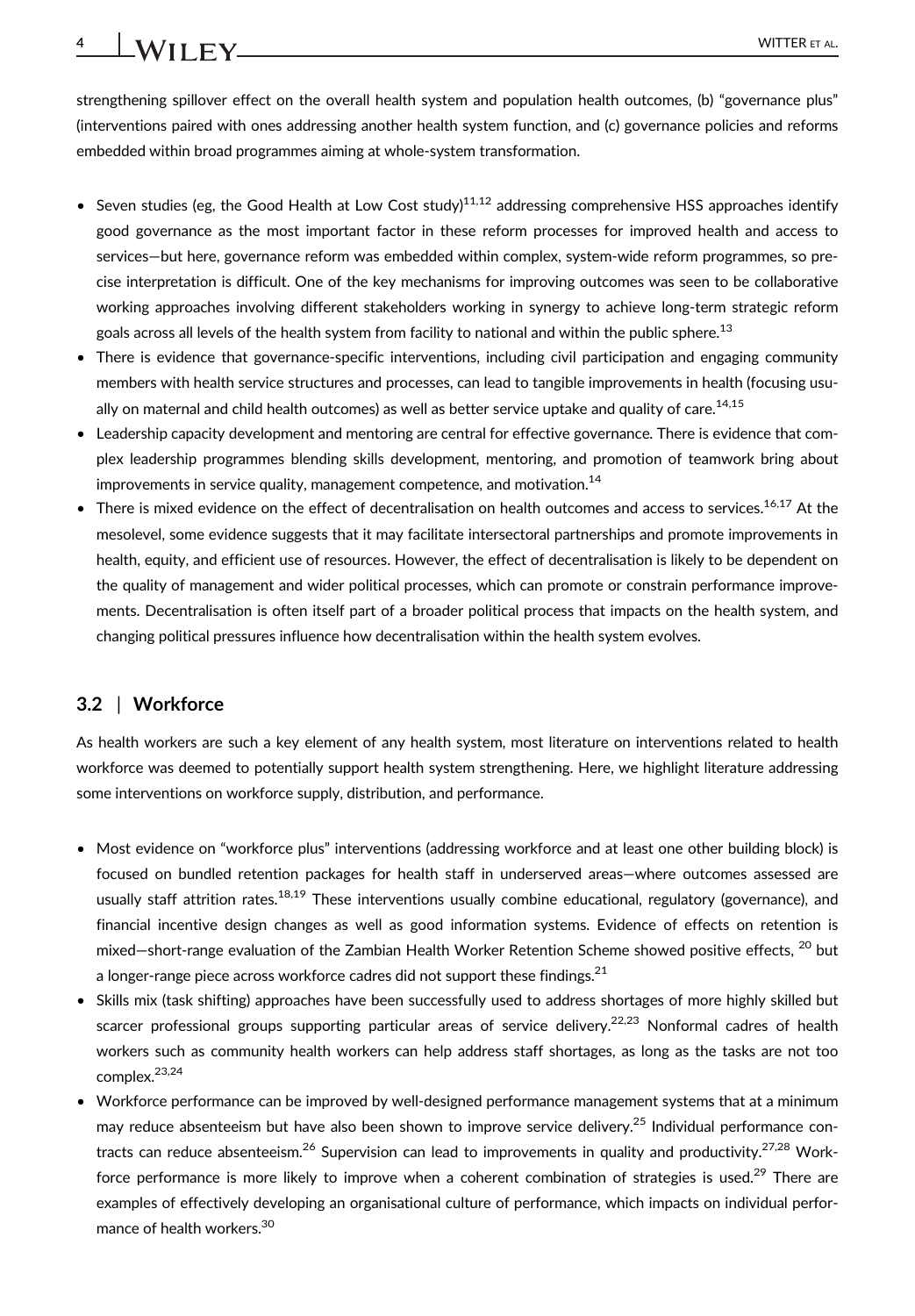## **3.3** | **Financing**

As with health workforce, most interventions within health financing that sought to increase the level of financing available or the extent to which this was pooled were deemed to enable HSS. In addition, measures to increase the efficiency with which resources were spent on a significant scale (not pilot projects) were defined as HSS. Interventions in this category span (a) revenue raising/pooling, (b) purchasing, (c) benefit package design and service provision, and (D) cross-cutting issues such as governance and public financial management. However, interventions rarely fit cleanly into one functional area.

- There is good evidence to steer approaches to financing for health in aggregate. Public spending on health is associated with improvements in life expectancy and child and infant mortality across a number of studies,<sup>29,31</sup> as well as more equitable distributions of health outcomes at population level when compared with private spending. These effects are more pronounced in low income countries (LICs).
- Provision of external aid is associated with improved outcomes (especially infant mortality rates) and health equity—but this effect depends on the aid delivery approach (harmonisation with domestic systems and priorities is key).<sup>32,33</sup> However, evidence on positive health outcome and equity effects from aid coordination mechanisms (sector-wide approaches (SWAPs), joint assessments, and budget support—as "financing plus" interventions that combine financing and governance changes) is limited.<sup>34</sup>
- Health outcome and equity effects arising from a range of other "financing plus" interventions (performancebased financing (PBF), purchasing reforms, contracting in/out, reforms to the mix of public and private providers operating in the health sector, and others, most of which combine financing and governance reform) are mixed.<sup>35</sup>

## **3.4** | **Health information**

There is limited evidence on the impact of investment in health information systems on long-range health outcomes or intermediate health indicators. Although some of what we know is indicative of the importance of this area, these reforms were most likely to be bundled within broader system strengthening packages, so effects were difficult to tease out.

#### **3.5** | **Pharmaceutical supply chain strengthening**

Evidence formally linking investment in supply chains for medicines and supplies to improved access to health care or better outcomes is scarce and mostly grey literature based. This is in general an underexplored area of research perhaps because it is perceived as more "operational" in focus than some of the other intervention areas.

## **3.6** | **Service delivery**

This is the most broad-based category, incorporating the design and implementation of packages of services, service redesign, organisational strengthening, and other reforms that combine activities across workforce, financing, governance, and other building blocks at macrolevel and mesolevel. Inclusion of demand generation components tends to increase effectiveness of intervention.

• Basic or essential packages of health services have been examined primarily in fragile and conflict-affected settings, as a means for focusing limited resources on core services and aligning donors, often in combination with contracting out services to NGOs (eg, in postconflict settings). Empirical evidence on impact is limited, and it is not possible at this stage to provide an informed judgement of impact on health outcomes or their distribution across populations. The research literature is focused on package design, less so on impact.<sup>36</sup>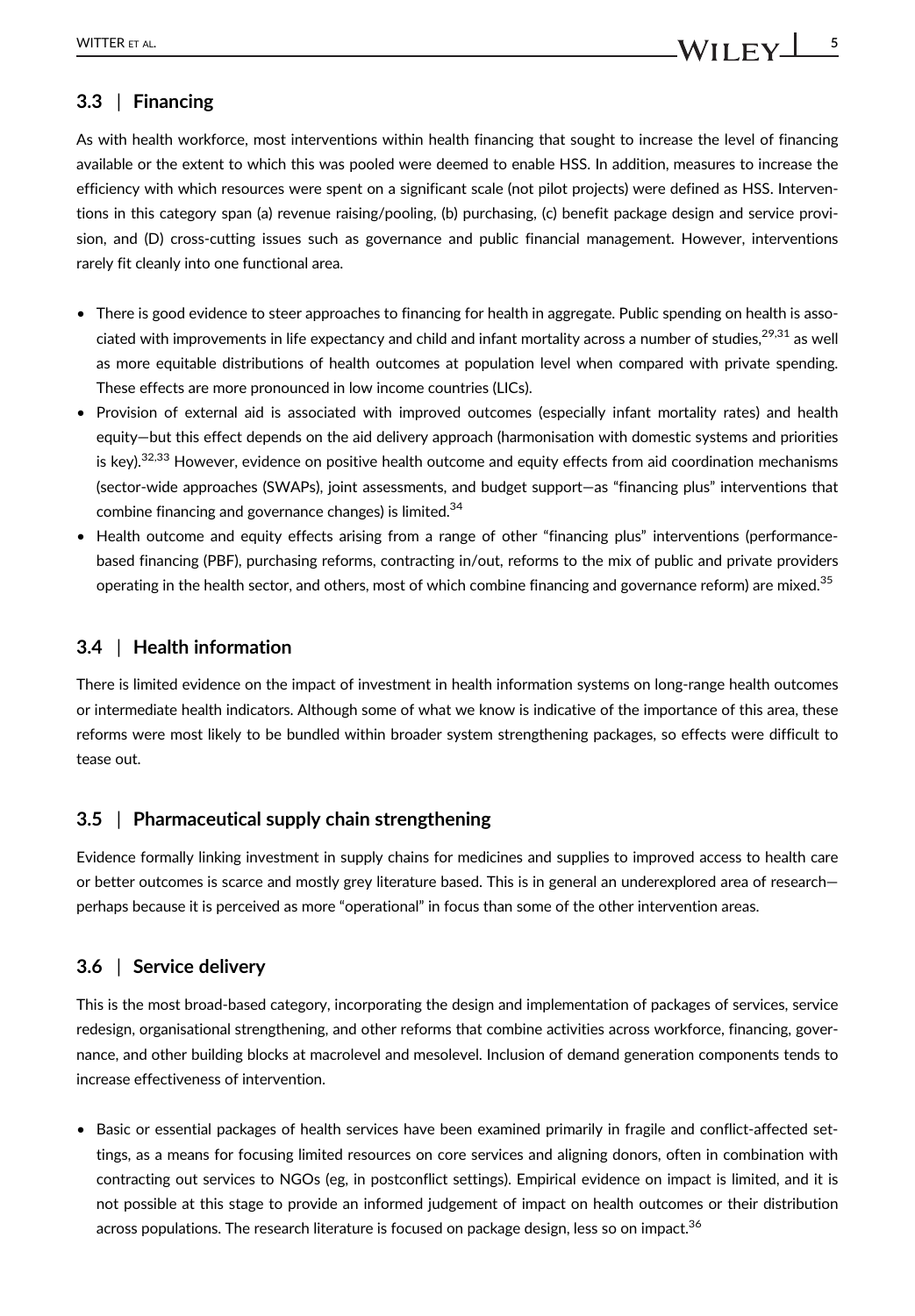# **6** WITTER ET AL.

- Strengthening primary care services (including integrated community case management of childhood illness) and the implementation of effective strategies to reach underserved populations are seen as central to system strengthening, and there is good evidence of positive effects on health outcomes, but primary health care (PHC) systems in LMICs often suffer from fragmented service delivery, and HSS support to these systems has historically been piecemeal. Existing evidence is suggestive of positive effects on service access and coverage, and health outcomes (focusing principally on infant and child mortality and morbidity, and maternal health).<sup>10,37</sup> Successful programmes tend to blend community health worker (CHWs)-based models with strong referral systems and provision of first-level care to improve access.<sup>38,39</sup>
- Service integration interventions usually span multiple building blocks, but primarily at mesolevel or microlevel. Effects vary according to service domain.<sup>40</sup> Mother and child health integration interventions are supported by fairly good evidence of positive impacts on health outcomes (perinatal mortality and child mortality principally) and intermediate outcomes $41$ ; evidence for HIV is mixed depending on the service area with which HIV services are integrated.<sup>42</sup>
- Effects on neonatal and child mortality, as well as a cluster of other health outcomes (including nutritional markers) arising from Integrated Management of Childhood Illness (IMCI) are conflicting, depending on study location and the fidelity of implementation, which has differed in marked ways between contexts.<sup>43,44</sup> There is a clearer consensus that service quality improves where IMCI has been implemented.<sup>45</sup>

## **4** | **ASSESSING HSS**

Alongside the lack of consensus on definition is a lack of evaluation frameworks for HSS interventions. Existing evaluations typically report on impacts on targeted elements (often within one system block), without considering the impact on the wider system and its interactions.<sup>8</sup> In focusing on one building block, they may inadvertently

#### **Health Systems Strengthening Framework.**

| <b>Health</b><br>system<br><i>inputs</i>                                                                  | <b>Mechanisms</b><br>of change                                                                                                                                                                                                                                                    | Health system process goals                                                                                                                                                                                                                                                                                                                                                                                                                                                                                                                                                                                                                                                                                                                                                                                                                                                                                                                                                                                                                                                                                                                                                                                                                                                                                                                                                                                                                             | Health system<br>outputs, outcomes,<br>impact                                                                                                                                                                                            |
|-----------------------------------------------------------------------------------------------------------|-----------------------------------------------------------------------------------------------------------------------------------------------------------------------------------------------------------------------------------------------------------------------------------|---------------------------------------------------------------------------------------------------------------------------------------------------------------------------------------------------------------------------------------------------------------------------------------------------------------------------------------------------------------------------------------------------------------------------------------------------------------------------------------------------------------------------------------------------------------------------------------------------------------------------------------------------------------------------------------------------------------------------------------------------------------------------------------------------------------------------------------------------------------------------------------------------------------------------------------------------------------------------------------------------------------------------------------------------------------------------------------------------------------------------------------------------------------------------------------------------------------------------------------------------------------------------------------------------------------------------------------------------------------------------------------------------------------------------------------------------------|------------------------------------------------------------------------------------------------------------------------------------------------------------------------------------------------------------------------------------------|
| Governance.<br>structures.<br>financing.<br>infrastructure.<br>workforce.<br>supply chain,<br>information | For example, training & skills<br>building, changed incentives.<br>social dialogue, exposure to<br>new ideas, organisational<br>culture change, new<br>administrative procedures<br>(e.g. governance or financing<br>processes), structural reforms<br>- singly or in combination | Development of system, services and infrastructure reflects national<br>priorities and equity goals<br>Resources (funds, supplies, information etc.) flow in timely and adequate<br>way to frontline providers, who have flexibility to manage them according<br>to local needs<br>Distributed and transformative leadership is developed<br>Information systems are adapted to local needs and user-friendly<br>Information is reviewed and fed back into decisions - active learning cycle<br>Teamwork and collaboration are supported<br>A culture of service, desire for excellence, care and solidarity is developed<br>Capacity is built (at individual, organisational and system levels)<br>Staff are deployed where needed, with right skills and attitudes<br>There is mutual accountability upwards and outwards, including rewards for<br>performance (and sanctions for non-performance)<br>Risks are pooled across wider population, focusing first on vulnerable<br>populations<br>Package of services available to population is expanded, with priority given<br>to most cost-effective and equitable ones<br>Services are integrated and delivered at most appropriate level, with<br>continuity of care and appropriate referrals<br>Communities are engaged to ensure responsiveness and manage own<br>health needs effectively<br>Health system prioritises prevention and works effectively with other<br>sectors to promote this | Quality, safe services available and<br>accessible<br><b>Responsiveness</b><br>Efficiency<br>High coverage of interventions<br>Reduced risk prevalence<br>Improved health outcomes and<br>equity<br>Social and financial risk protection |

**FIGURE 1** Health system strengthening (HSS) framework and process goals. *Source*: authors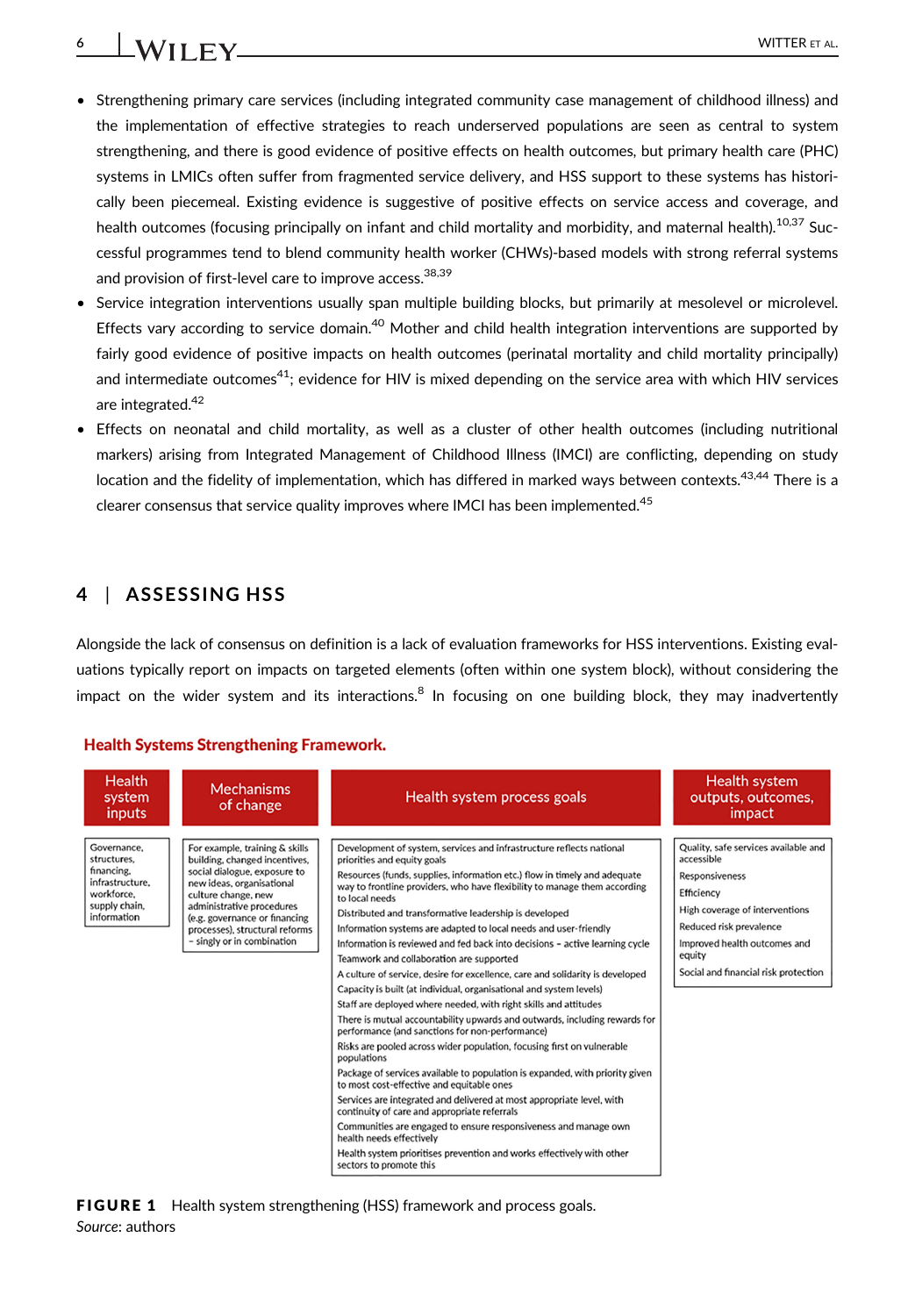"verticalise" what is in fact an HSS intervention (perhaps reflecting the greater ease of publishing on more specific topics).

It is also important to connect HSS, often conceptualised as a (donor funded) external intervention in a health system, to the wider literature on resilience and learning health systems, which identifies desirable general features for strong health systems such as adaptability, good collaborative mechanisms, and intelligence gathering.<sup>46,47</sup> Such features can be fostered by, for example, staff commitment, community cohesion, and organizational flexibility.<sup>48</sup> HSS that is driven by national and subnational authorities as part of their continuing efforts to improve health systems is likely to be more enduring, although it is less studied within LMICs.

We argue that agreeing a framework for evaluation of HSS is urgent. Most interventions have theories of change relating to specific system blocks, but more work is needed on a set of overarching health system process goals (see, for example, Figure 1). If projects, programmes, or reforms contribute to these, it is reasonable to assume, other things being equal, that they will improve the overall health system and its outcomes. Given the cost of randomised designs, complexity of interventions, fluidity of contexts, and methodological challenges (including time lags and generalizability), it may make sense to prioritise investments in interventions that have demonstrated good progress in relation to HSS process.

## **5** | **CONCLUSIONS AND WAYS FORWARD**

Our review highlights the need to build consensus about what HSS means and how it is assessed, as well as the limited nature of the literature examining systemic effects of investments, and makes suggestions to strengthen these areas. This is important as governments and donors are moving away from vertical programmes and seeking to invest in HSS, so having an agreement on concepts and indicators of success will support programme design and targeting of resources. Without these, there is a danger that efforts towards HSS will be diluted and will include multiple interventions without coherence. Some types of health system investment have a plausible evidence base, while others look highly promising but are less well studied—these include many of the initiatives within supply chain strengthening, for example, and information systems. The extent to which any of these interventions are implemented or studied as part of a broader health systems strengthening approach is highly variable, making our review more indicative than comprehensive.

Limitations in the current evidence base mean that lack of robust evidence is no indication of lack of effect. They also point to important areas for future focus. For example,

- The overall literature is highly skewed towards better funded areas, with more external support and interest, which means that local level innovations and smaller projects are neglected.
- We also highlight the tendency to evaluate what are seen as "new" initiatives, while many important areas of potential reform are overlooked if seen as "more of the same," such as strengthening public health functions or directing more resources to primary care.<sup>49</sup>
- It also appears that more operational topics such as supply chain management and health information systems do not receive the same research and evaluative attention.
- More complex packages of measures, even if potentially more powerful, are harder to evaluate and also to publish on, leading to a bias towards studies of discrete investments.
- Much of what is identified in the review is project based. Large-scale evaluation of national reform implementation and impact may provide more useful insights, covering more complex interventions and organic HSS efforts, as well as longer time periods.

Factors highlighted across the studies that are likely to increase HSS success include political commitment to a process, shared societal values, taking advantage of windows of opportunity, sustained commitment, coherent reform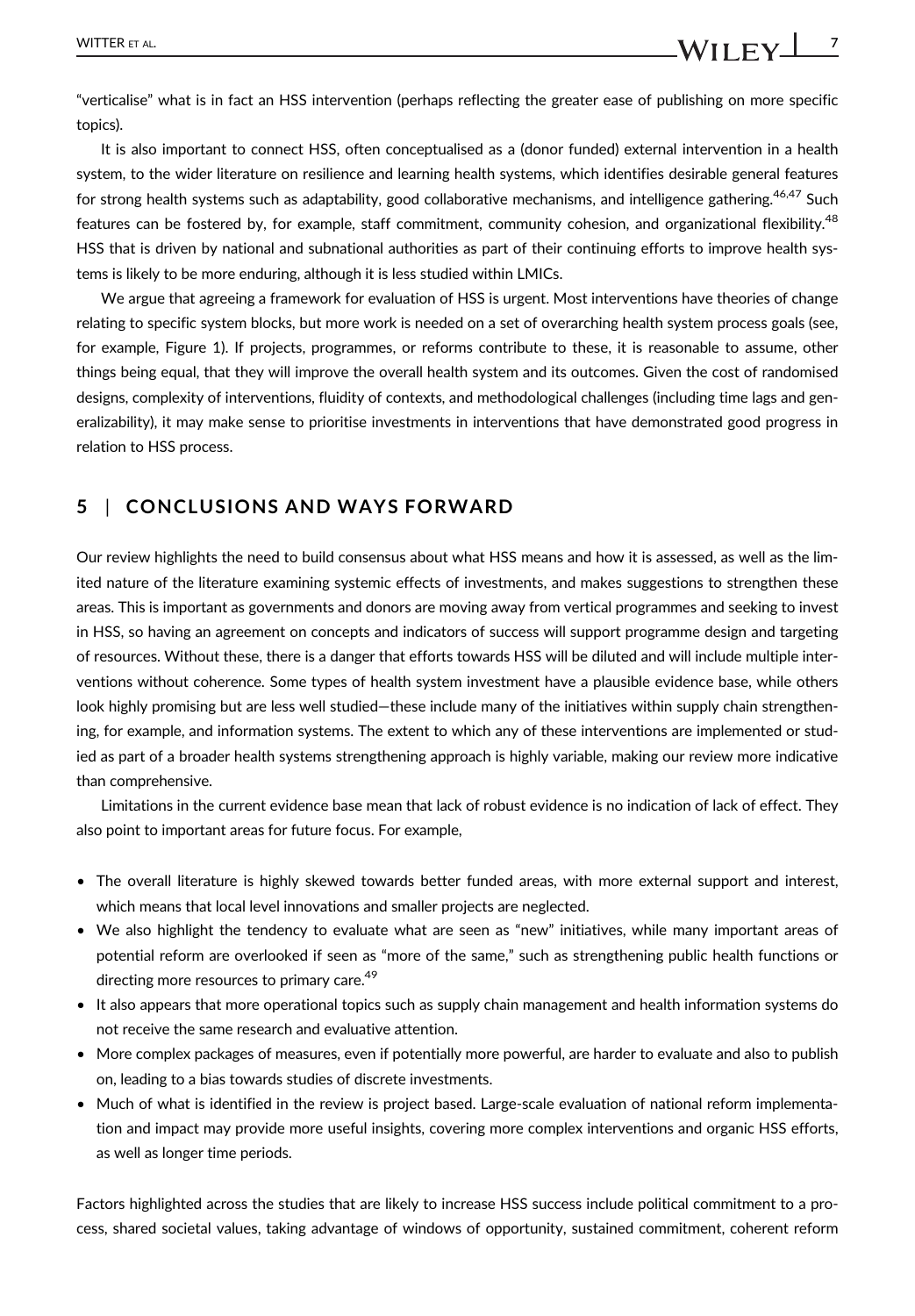programmes, quality of implementation, and iterative learning and adaptation. The role of community engagement in the design and implementation of the interventions also came out as an ingredient of higher effectiveness of interventions reviewed, as did individual and organisational capacity development and mentoring. This suggests that the implementation process might be as important as the specifics of intervention design in HSS. System strengthening entails concern for how a specific intervention is adapted to and institutionalised within the existing system, not only to ensure its long-term sustainability but also to support, rather than undermine, system resilience. Paying attention to system software—such as trust in relationships, or leadership processes and values—is critical in this regard.<sup>50,51</sup> There is also a need to rethink evaluation methods for HSS beyond finite interventions and narrow outcomes.

#### **ACKNOWLEDGEMENT**

We would like to acknowledge the financial support of DFID (UK Aid) for this work, which was conducted by the ReBUILD and ReSYST research programme consortia.

#### **ORCID**

**Sophie Witter** <https://orcid.org/0000-0002-7656-6188>

#### **REFERENCES**

- 1. Witter S, Palmer N, Balabanova D, et al. Evidence review of what works for health system strengthening, where and when? Prepared by the ReBUILD and ReSYST research consortia for DFID. 2019.
- 2. Reich M, Takemi K, Roberts M, Hsiao WC. Global action on health systems: a proposal for the Tokyo G8 summit. *Lancet*. 2008;371(9615):865-869.
- 3. Balabanova M, McKee M, Mills A, Walt G, Haines A. What can global health institutions do to help strengthen health systems in low income countries? *Health Res Policy Syst*. 2010;29(8):22.
- 4. Marchal B, Cavalli A, Kegels G. Global health actors claim to support health system strengthening—is this reality or rhetoric? *PLoS Med*. 2009;6(4):e1000059.
- 5. World Health Organisation. Health Systems Strengthening Glossary; 2019. Retrieved online. [https://www.who.int/](https://www.who.int/healthsystems/hss_glossary/en/index5.html) [healthsystems/hss\\_glossary/en/index5.html](https://www.who.int/healthsystems/hss_glossary/en/index5.html)
- 6. Chee G, PIelemeier N, Lion A, Gonnor C. Why differentiating between health system support and health system strengthening is needed. *Int J Health Plann Manage*. 2013;28(1):85-94.
- 7. WHO. *Monitoring the Building Blocks of Health Systems: A Handbook of Indicators and Their Measurement Strategies*. Geneva: World Health Organisation; 2010.
- 8. Adam T, De Savigny D. Systems thinking for strengthening health systems in LMICs: Need for a paradigm shift. *Health Policy Plan*. 2012;27(4):iv1-iv3.
- 9. Ager A, Saleh S, Wurie H, Witter S. Health in situations of fragility: a systems for health approach. *WHO Bull*. 2019;97: 378-378A.
- 10. Hatt L, Johns B, Connor C, Meline M, Kukia M, Moat K. *Impact of Health Systems Strengthening on Health*. Bethesda, MD: Health Finance & Governance Project, Abt Associates; 2015.
- 11. Balabanova D, McKee M, Mills A. *'Good Health at Low Cost' 25 years on: What Makes a Successful Health System?* London: London School of Hygiene & Tropical Medicine; 2011.
- 12. Balabanova D, Mills A, Conteh L, et al. Good health at low cost 25 years on: lessons for the future of health systems strengthening. *Lancet*. 2013;381(9883):2118-2133.
- 13. Watt N, Sigfrid L, Legido-Quigley H, et al. Health systems facilitators and barriers to the integration of HIV and chronic disease services: a systematic review. *Health Policy Plan*. 2017;32(4):iv13-iv26.
- 14. Mutale W, Vardoy-Mutale AT, Kachemba A, Mukendi R, Clarke K, Mulenga D. Leadership and management training as a catalyst to health system strengthening in low-income settings: evidence from implementation of the Zambia Management and Leadership course for district health managers in Zambia. *PLoS One*. 2017;12(7):e0174536.
- 15. Samuels F, Amaya AB, Balabanova D. Drivers of health system strengthening: Learning from implementation of maternal and child health programmes in Mozambique, Nepal and Rwanda. *Health Policy Plan*. 2017;32(7):1015-1031.
- 16. Ciccone DK, Vian T, Maurer L, Bradley EH. Linking governance mechanisms to health outcomes: a review of the literature in low- and middle-income countries. *Soc Sci Med*. 2014;117:86-95.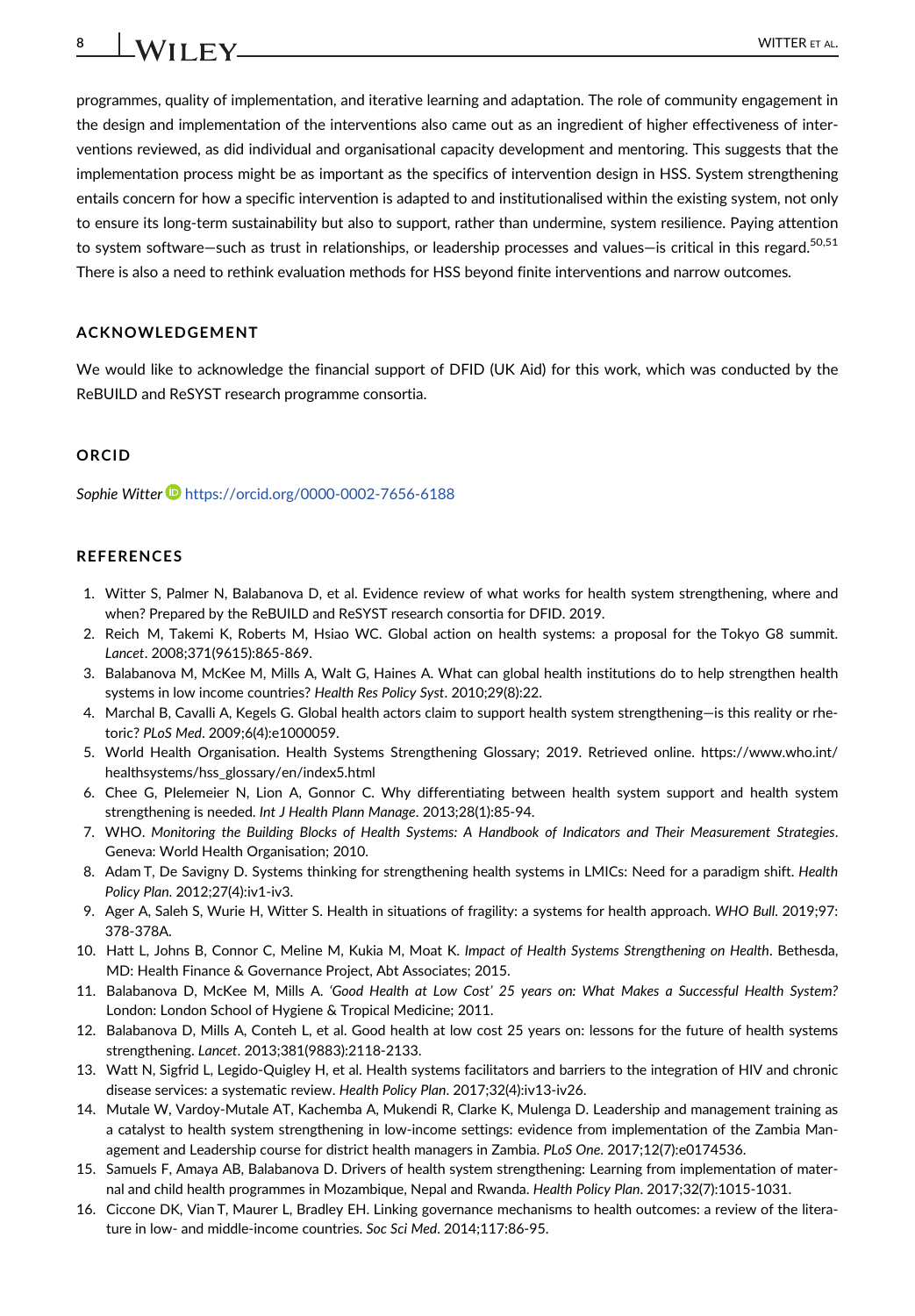- 17. Panda B, Thakur HP. Decentralization and health system performance—a focused review of dimensions, difficulties, and derivatives in India. *BMC Health Serv Res*. 2016;16(6):561.
- 18. Buchan J, Couper ID, Tangcharoensathien V, et al. Early implementation of WHO recommendations for the retention of health workers in remote and rural areas. *Bull World Health Organ*. 2013;91(11):834-840.
- 19. Behera MR, Prutipinyo C, Sirichotiratana N, Viwatwongkasem C. Interventions for improved retention of skilled health workers in rural and remote areas. *Ann Trop Med Public Health*. 2017;10(1):16.
- 20. Koot J, Martineau T. *Zambian Health Workers Retention Scheme (ZHWRS) 2003-2004*. Lusaka: Ministry of Health; 2005.
- 21. Gow J, George G, Mwamba S, Ingombe L, Mutinta G. An evaluation of the effectiveness of the Zambian Health Worker Retention Scheme (ZHWRS) for rural areas. *Afr Health Sci*. 2013;13(3):800.
- 22. Dawson AJ, Buchan J, Duffield C, Homer CS, Wijewardena K. Task shifting and sharing in maternal and reproductive health in low-income countries: a narrative synthesis of current evidence. *Health Policy Plan*. 2014;29(3):396-408.
- 23. Scott K, Beckham SW, Gross M, et al. What do we know about community-based health worker programs? A systematic review of existing reviews on community health workers. *Hum Resour Health*. 2018;16(1):39.
- 24. McCollum R, Gomez W, Theobald S, Taegtmeyer M. How equitable are community health worker programmes and which programme features influence equity of community health worker services? A systematic review. *BMC Public Health*. 2016;16(1):419.
- 25. Witter S, Fretheim A, Kessy FL, Lindahl AK. Paying for performance to improve the delivery of health interventions in low- and middle-income countries. *Cochrane Database Syst Rev*. 2012;2:CD007899.
- 26. Tambulasi RI. *Reforming the Malawian Public Sector: Retrospectives and Prospectives*. Dakar: Council for the Development of Social Science Research in Africa; 2010.
- 27. Vasan A, Mabey DC, Chaudhri S, Epstein HAB, Lawn SD. Support and performance improvement for primary health care workers in low- and middle-income countries: a scoping review of intervention design and methods. *Health Policy Plan*. 2017;32(3):437-452.
- 28. Rowe AK, Labadie G, Jackson D, Vivas-Torrealba C, Simon J. Improving health worker performance: an ongoing challenge for meeting the sustainable development goals. *BMJ*. 2018;362:k2813.
- 29. Makuta I, O'Hare B. Quality of governance, public spending on health and health status in Sub Saharan Africa: a panel data regression analysis. *BMC Public Health*. 2015;21(15):932.
- 30. Marchal B, Dedzo M, Kegels G. A realist evaluation of the management of a well-performing regional hospital in Ghana. *BMC Health Serv Res*. 2010;10(1):24.
- 31. Farag M, Nandakumar AK, Wallack S, Hodgkin D, Gaumer G, Erbil C. Health expenditures, health outcomes and the role of good governance. *Int J Health Care Finance Econ*. 2013;13(1):33-52.
- 32. Negeri KG, Halemariam D. Effect of health development assistance on health status in sub-Saharan Africa. *Risk Manag Healthcare Policy*. 2016;9:33-42.
- 33. Gyimah-Brempong K. *Do African Countries get Health from Health aid?* Tampa, FL: University of South Florida, Department of Economics; 2015.
- 34. Commins S, Davies F, Gordon A, Hodson E, Hughes J, Lister S. Pooled funding to support service delivery: lessons of experience from fragile and conflict-affected states. London: DFID; 2013. Retrieved online. [https://assets.publishing.](https://assets.publishing.service.gov.uk/media/57a08a10ed915d622c00053d/61050-PFs-Full_Volume_May2013_.pdf) [service.gov.uk/media/57a08a10ed915d622c00053d/61050-PFs-Full\\_Volume\\_May2013\\_.pdf](https://assets.publishing.service.gov.uk/media/57a08a10ed915d622c00053d/61050-PFs-Full_Volume_May2013_.pdf)
- 35. Odendaal W, Ward K, Uneke J, et al. Contracting out to improve the use of clinical health services and health outcomes in low- and middle-income countries (Review). *Cochrane Database Syst Rev*. 2018;4:CD008133.
- 36. Briggs CJ, Garner P. Strategies for integrating primary health services in middle- and low-income countries at the point of delivery. *Cochrane Database Syst Rev*. 2006;19(2):CD003318.
- 37. Schiffman J, Darmstadt GL, Agarwal S, Baqui AH. Community-based intervention packages for improving perinatal health in developing countries: a review of the evidence. *Semin Perinatol*. 2010;34(6):462-476.
- 38. Kalyango JN, Alfven T, Peterson S, Mugenyi K, Karamagi C, Rutebemberwa E. Integrated community case management of malaria and pneumonia increases prompt and appropriate treatment for pneumonia symptoms in children under five years in Eastern Uganda. *Malar J*. 2013;12(1):1.
- 39. Ratnayake R, Ratto J, Hardy C, et al. The effects of an integrated community case management strategy on the appropriate treatment of children and child mortality in Kono District, Sierra Leone: a program evaluation. *Am J Trop Med Hyg*. 2017;97(3):964-973.
- 40. Graven M, Allen P, Smith I, MacDonald NE. Decline in mortality with the Belize integrated patient-centred country wide health information system (BHIS) with embedded program management. *Int J Med Inform*. 2013;82(10):954-963.
- 41. Rahman A, Moran A, Pervin J, et al. Effectiveness of an integrated approach to reduce perinatal mortality: recent experiences from Matlab, Bangladesh. *BMC Public Health*. 2011;11(1):914.
- 42. Lindegren ML, Kennedy CE, Bain-Brickley D, et al. Integration of HIV/AIDS services with maternal, neonatal and child health, nutrition, and family planning services. *Cochrane Database Syst Rev*. 2012;9:CD010119.